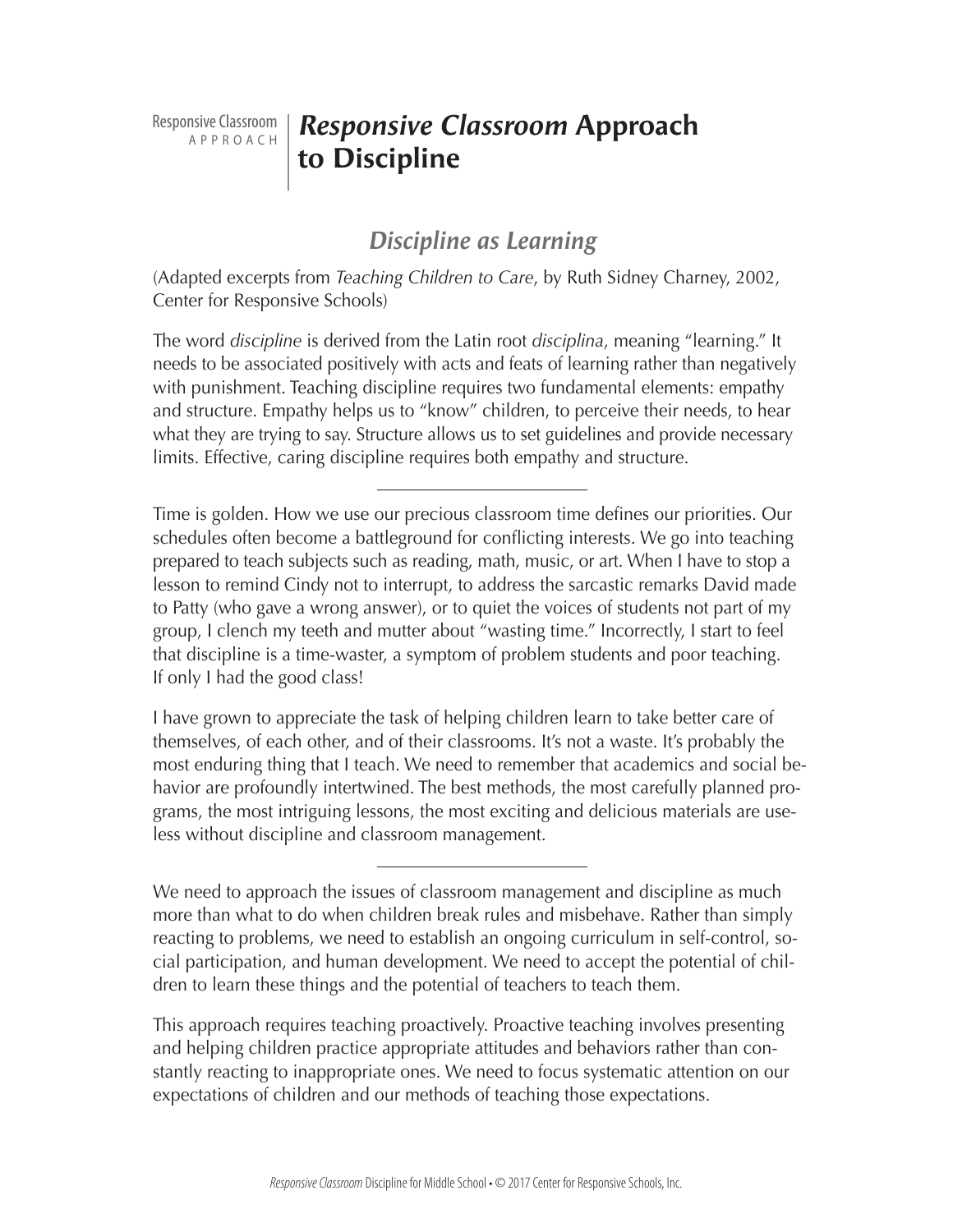# *Responsive Classroom Discipline Framework*

| <b>COMPONENT</b>                                                     | GOAL                                                                                                                                                                                                                                                                                                                                | <b>PRACTICES</b>                                                                                                                                                                                                                  | <b>NOTES</b>                                                                                                                                                                                                                                                                                                                                                                                     |
|----------------------------------------------------------------------|-------------------------------------------------------------------------------------------------------------------------------------------------------------------------------------------------------------------------------------------------------------------------------------------------------------------------------------|-----------------------------------------------------------------------------------------------------------------------------------------------------------------------------------------------------------------------------------|--------------------------------------------------------------------------------------------------------------------------------------------------------------------------------------------------------------------------------------------------------------------------------------------------------------------------------------------------------------------------------------------------|
| Laying the<br>foundation<br>for positive<br>behavior                 | To create and maintain<br>a positive learning<br>community and to<br>teach self-regulation.                                                                                                                                                                                                                                         | • Teaching routines<br>• Establishing rules and<br>expectations<br>· Investing students in rules<br>• Setting goals<br>• Envisioning, reinforcing,<br>and reminding language<br>• Structured reflection                           | Self-regulation promotes positive<br>relationships, a positive school<br>climate, academic achievement,<br>self-worth, and emotional well-<br>being.                                                                                                                                                                                                                                             |
| Preventing<br>off-task<br>behavior<br>and mis-<br>behavior           | To teach students how<br>to translate the rules<br>and expectations into<br>behavior, and to hold<br>students to such be-<br>havior in a proactive,<br>firm, fair, and consis-<br>tent manner.                                                                                                                                      | • Modeling<br>• Role-playing<br>• Structured reflection<br>• Proximity<br>• Visual cues<br>• Proactive envisioning,<br>reinforcing, and reminding<br>language                                                                     | High-quality teacher-student and<br>student-student relationships<br>contribute to a classroom and<br>school climate in which students<br>choose appropriate behavior out<br>of respect for the teacher and<br>one another.                                                                                                                                                                      |
| <b>Responding</b><br>to off-task<br>behavior<br>and mis-<br>behavior | To handle off-task be-<br>havior and misbehavior<br>respectfully and help<br>the student get back<br>on track, repair any<br>damage caused, and<br>develop self-discipline<br>so as to prevent similar<br>problems in the future.                                                                                                   | • Proximity<br>• Visual cues<br>• Reactive reminding and<br>redirecting language<br>• Logical consequences:<br>Loss of privilege<br>Break it, fix it<br>Time-out/Space and Time                                                   | The teacher must communicate<br>behavior expectations clearly and<br>impose logical consequences<br>with fairness and consistency,<br>using a firm and caring de-<br>meanor, words, and tone.                                                                                                                                                                                                    |
| <b>Solving</b><br>a chronic<br>behavior<br>problem                   | To understand the stu-<br>dent's particular behavior<br>problem and address it<br>with modified or individ-<br>ualized discipline prac-<br>tices that get the student<br>back on track for devel-<br>oping self-regulation;<br>to help the student learn<br>strategies for returning<br>to positive behavior<br>that work for them. | · Problem-solving conference<br>· Individual written<br>agreement<br>• Goal setting<br>• Modeling<br>• Role-playing<br>• Proactive and reactive<br>envisioning, reminding,<br>and redirecting language<br>• Structured reflection | Many of the discipline practices<br>used generally (such as model-<br>ing and checking in on progress<br>toward goals) also work with<br>students with chronic behavior<br>problems. But the practices need<br>to be used more frequently and<br>systematically, with the involve-<br>ment of parents and often other<br>adults, such as behavior interven-<br>tionists and guidance counselors. |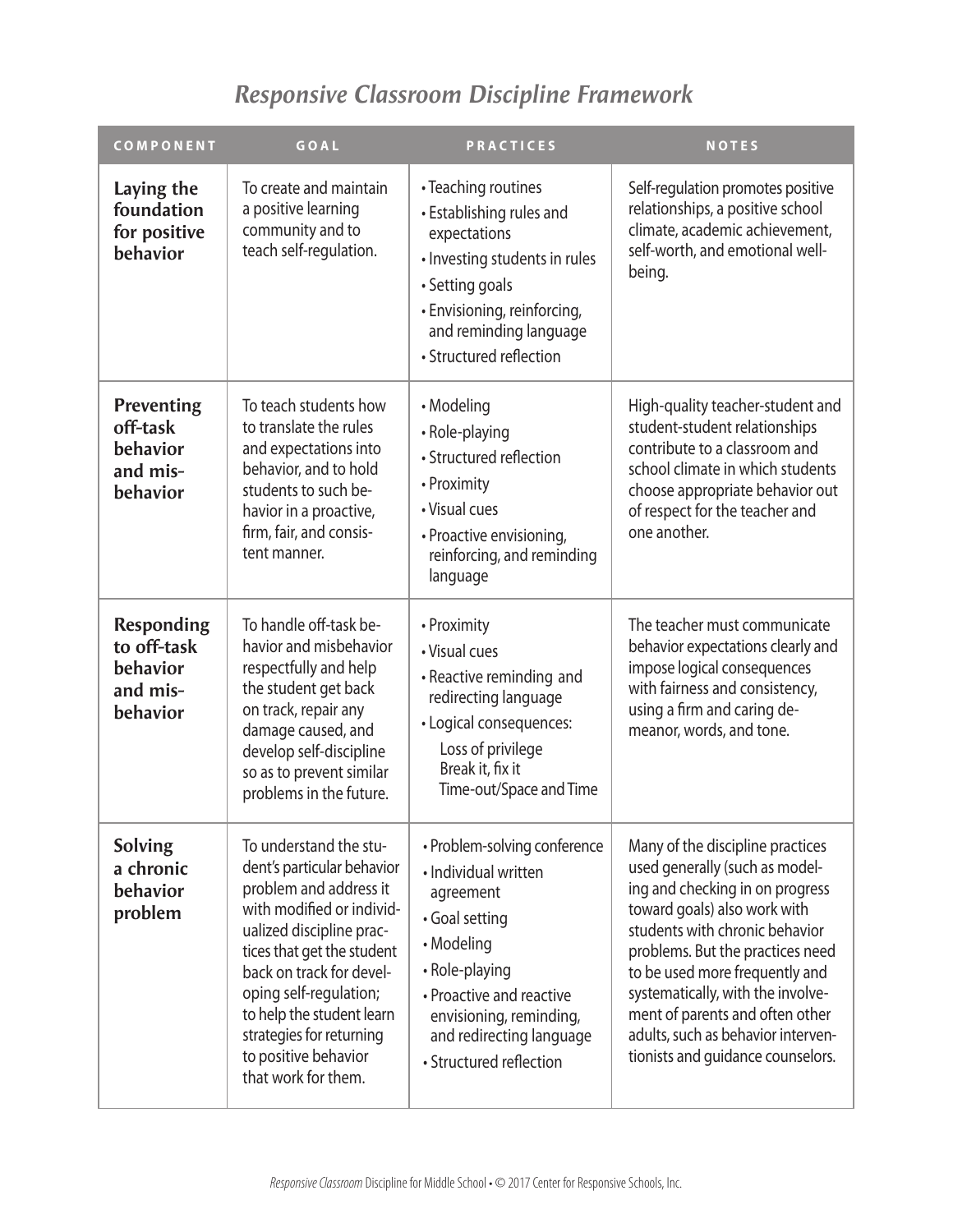# **The Steps of Interactive Modeling**

1. Describe and explain what you will model.

2. Model while students notice.

3. Give students the opportunity to collaborate and practice.

4. Reinforce their practice with immediate feedback.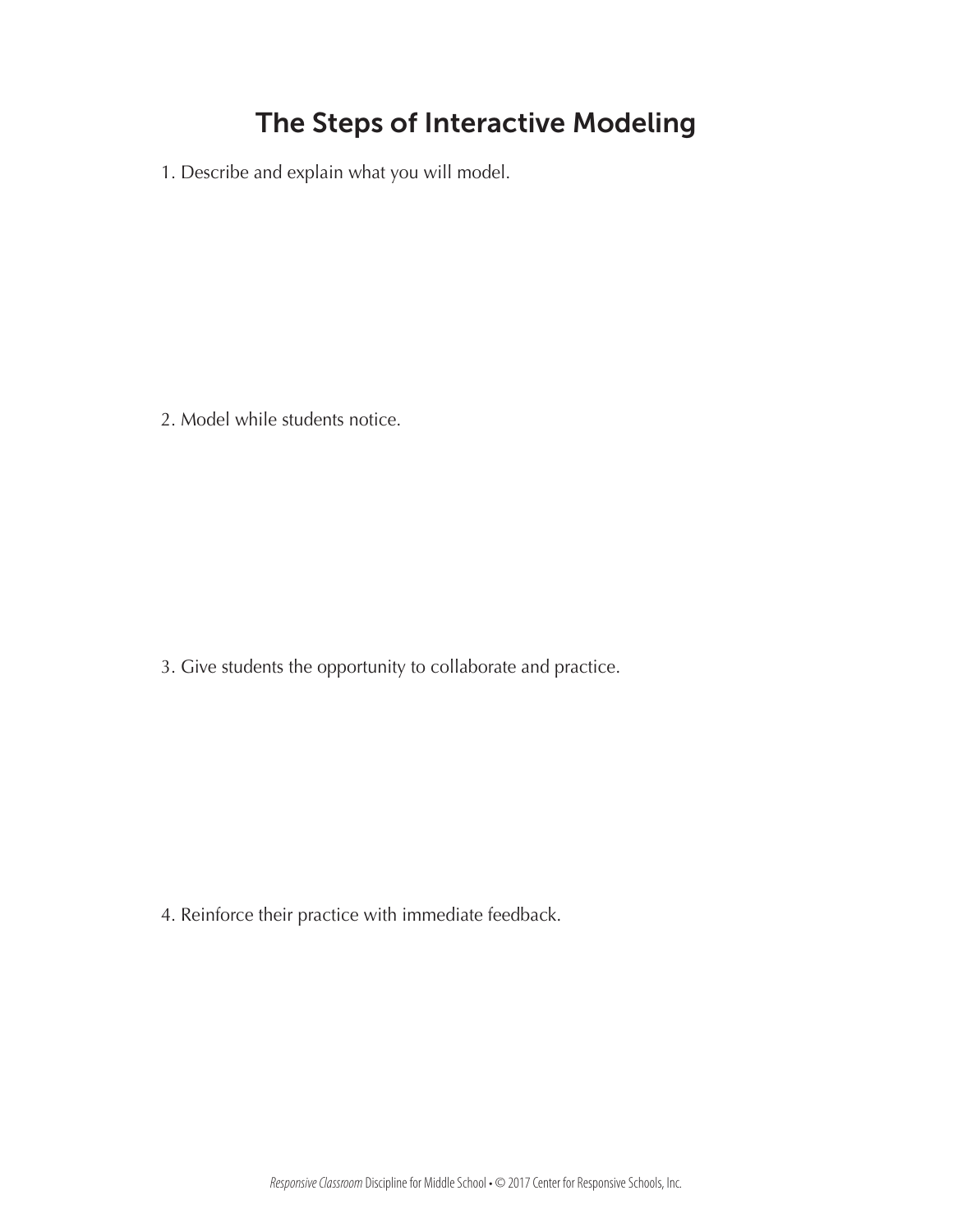# **What Is Envisioning Language?**

Envisioning language is the words teachers use to help students create positive mental images of themselves behaving and achieving in ways that connect to but go beyond their current reality. By painting these clear and engaging pictures of what's possible, envisioning language encourages students to put forth a greater effort and try harder to reach their goals. Through envisioning language, students are inspired and can see themselves achieving success in all areas of school.

# *4 Keys to Using Envisioning Language Effectively*

- **➤ Name positive identities for students**
- **➤ Use concrete images and words so students can relate**
- **➤ Try using metaphors**
- **➤ Let students fill in the details**

# **Reinforcing Language: An Underused Tool**

Reinforcing language is one of the most powerful tools available to educators and one of the most underused. In the *Responsive Classroom* approach to teaching, this language gives students positive feedback that helps them reach toward higher levels of achievement, or what educator Peter Johnston calls the "leading edge"—the place at which a student reaches a bit beyond what she already knows or can do. Using specific reinforcing language to point out students' successes at their leading edge can be just what's needed to nudge them toward higher levels of mastery and success.

# *Characteristics of Reinforcing Language*

Reinforcing language is most effective in the classroom when it has the following characteristics:

- **➤** Names concrete and specific behaviors
- **➤** Points out approximations toward mastery
- **➤** Emphasizes description over personal approval
- **➤** Reflects important goals and values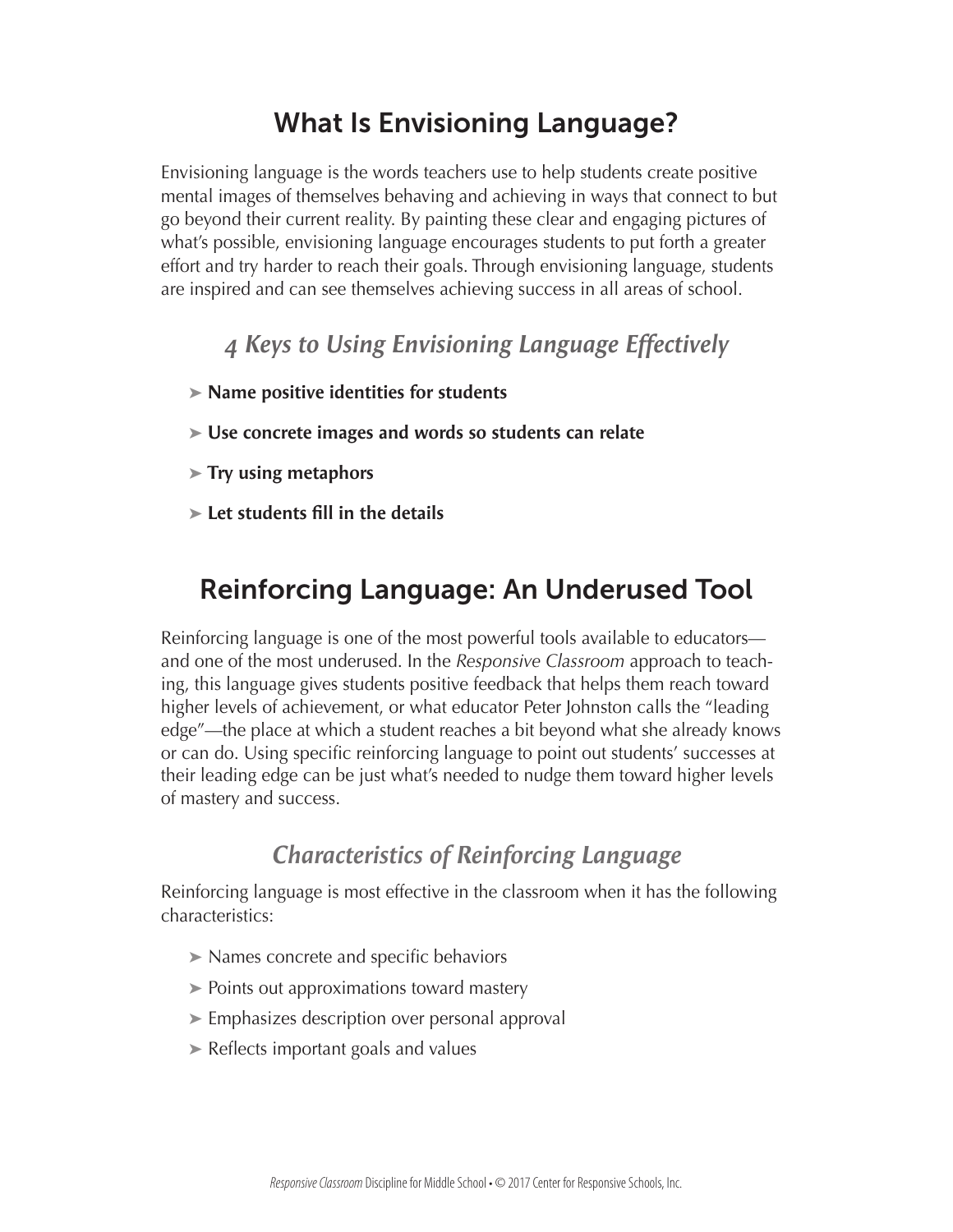# **Reminding Language: Helping Students Remember Expectations**

Few of us can get through a week or even a day without getting reminders or giving them; they help us stay organized and on track. Just like reminders in everyday life, reminders in school offer valuable support to students as they go about their busy days. But there's a crucial difference between everyday reminders and school reminders. With everyday reminders, we usually tell our listener what to remember—pick up milk and bread, go for an oil change, finish the laundry. By contrast, school reminding language prompts students to remember for themselves. Bonita wanders over to speak to a friend during independent work time. "Bonita, what do you need to be doing right now?" her teacher, Ms. Adamson, asks. Instead of naming the desired behavior, Ms. Adamson alerts Bonita to the need to remember expectations and then lets her choose an action based on meeting those expectations.

When we consistently use reminding language in this way, we communicate our assumption that students are competent learners with good intentions, even when their behavior is beginning to go off track. Reminding language helps students develop the autonomy and competence that lead to self-control and intrinsic motivation. They develop the habit of carefully attending to expectations because they know they're expected to remember them and behave accordingly.

# *Characteristics of Reminding Language*

Reminding language can be used in a wide range of school situations, from transitions to whole-group discussions, from all-school meetings to class bus rides. Effective reminders:

- **➤** Are based on clearly established expectations
- **➤** May be framed as a question or a statement
- **➤** May be used proactively or reactively
- **➤** Are used when the teacher and student feel calm
- **➤** Are briefly stated

# **Redirecting Language: Giving Clear, Nonnegotiable Instructions**

Some sixth graders are making collages as part of their science project. Macy waves her scapel in the air, the point coming perilously close to another student's face as she angrily explains why she won't share it. "Macy, put the scapel down, now," her teacher tells her firmly.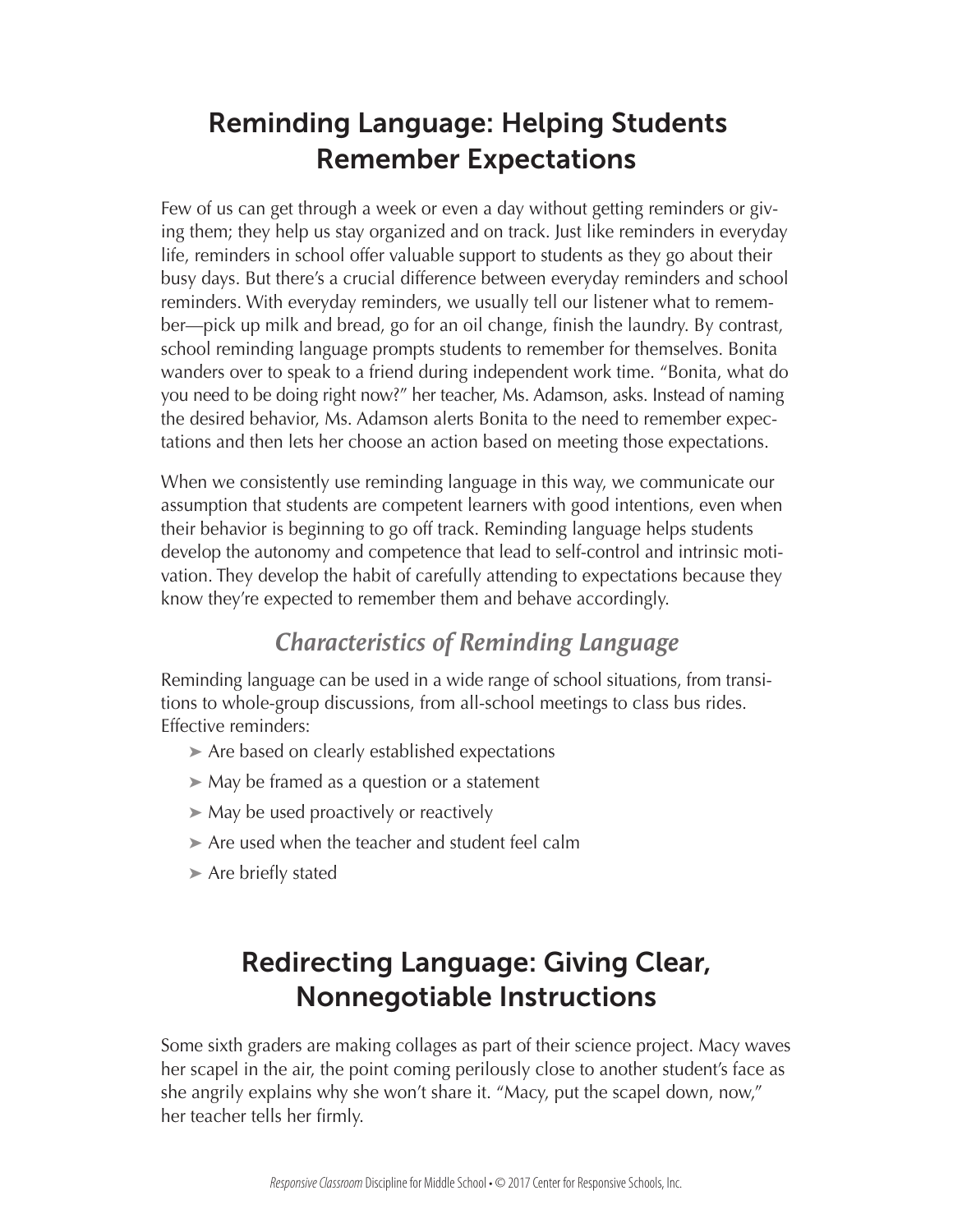In another classroom, Ms. Addison's seventh graders are transitioning into the band room, which has a wonderful view. This morning, the snow is beginning to fall and the excited students expect to be released early. They mill around the room and take their time getting their instruments and going to their seats. "Everyone to your seats with your instruments in one minute," their teacher directs.

When students are doing something dangerous to themselves or others, are too emotional to remember the expectations and think reasonably about what they're supposed to be doing—or are otherwise too deeply invested in their off-track behavior to correct themselves—teachers need to redirect them with firm words. Redirecting language consists of statements or commands that are matter-of-fact, clear, and respectful. Skillfully used, redirecting language lets us provide our wise external controls to keep students safe and productive when their self-control is failing them.

# *Characteristics of Redirecting Language*

As most teachers know, a lot can go wrong when we tell students what to do. It takes knowledge and practice to redirect them in ways that prompt them to act differently while still preserving their dignity and sense of belonging in the group.

Following are the characteristics of effective redirecting language:

- **➤** Is direct and specific
- **➤** Names the desired behavior
- **➤** Makes a statement instead of asking a question
- **➤** Is brief
- **➤** Sets firm limits (if necessary, action follows words)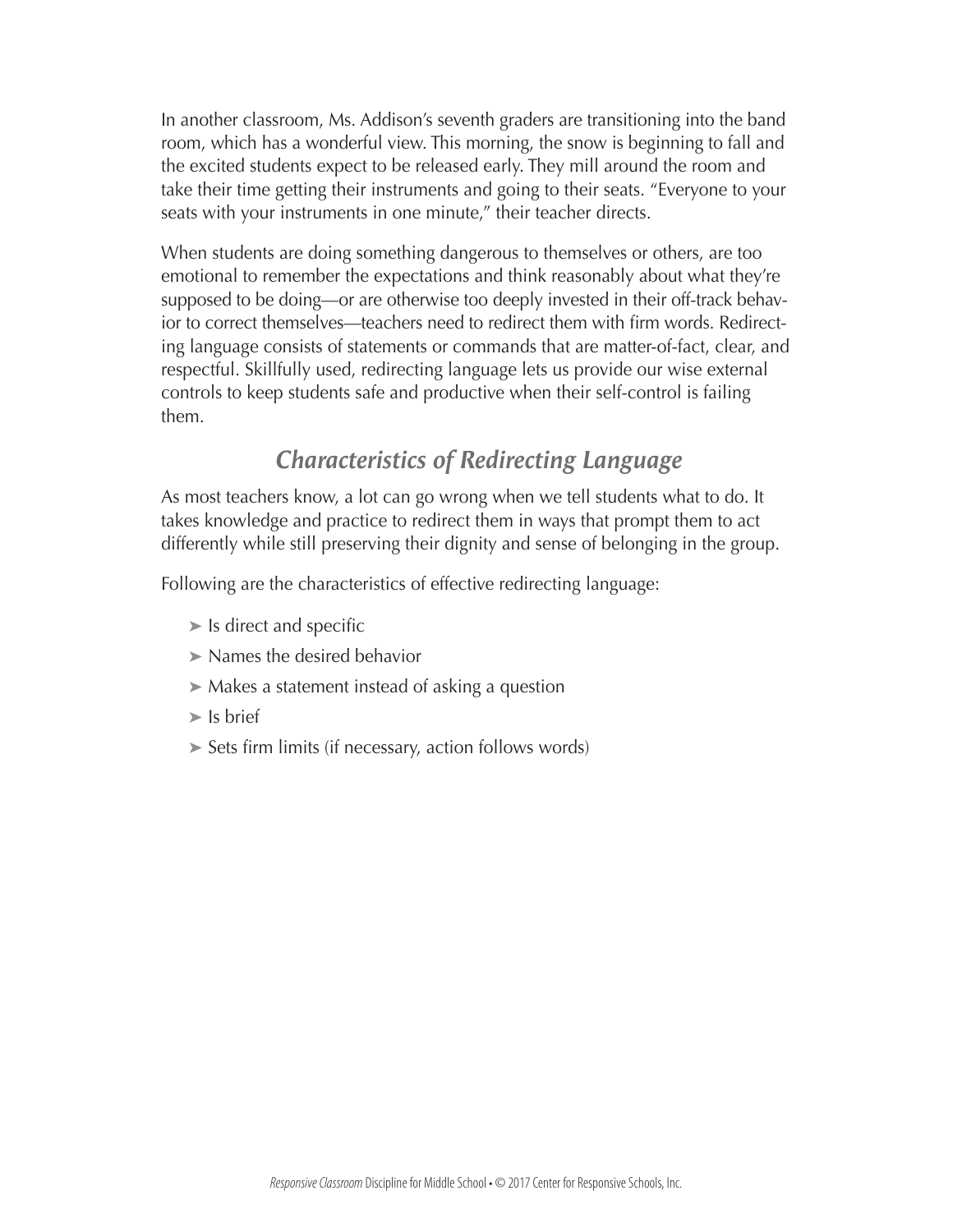# *Characteristics of Logical Consequences*

**Respectful**

**Notes:**

**Related Notes:**

**Realistic**

**Notes:**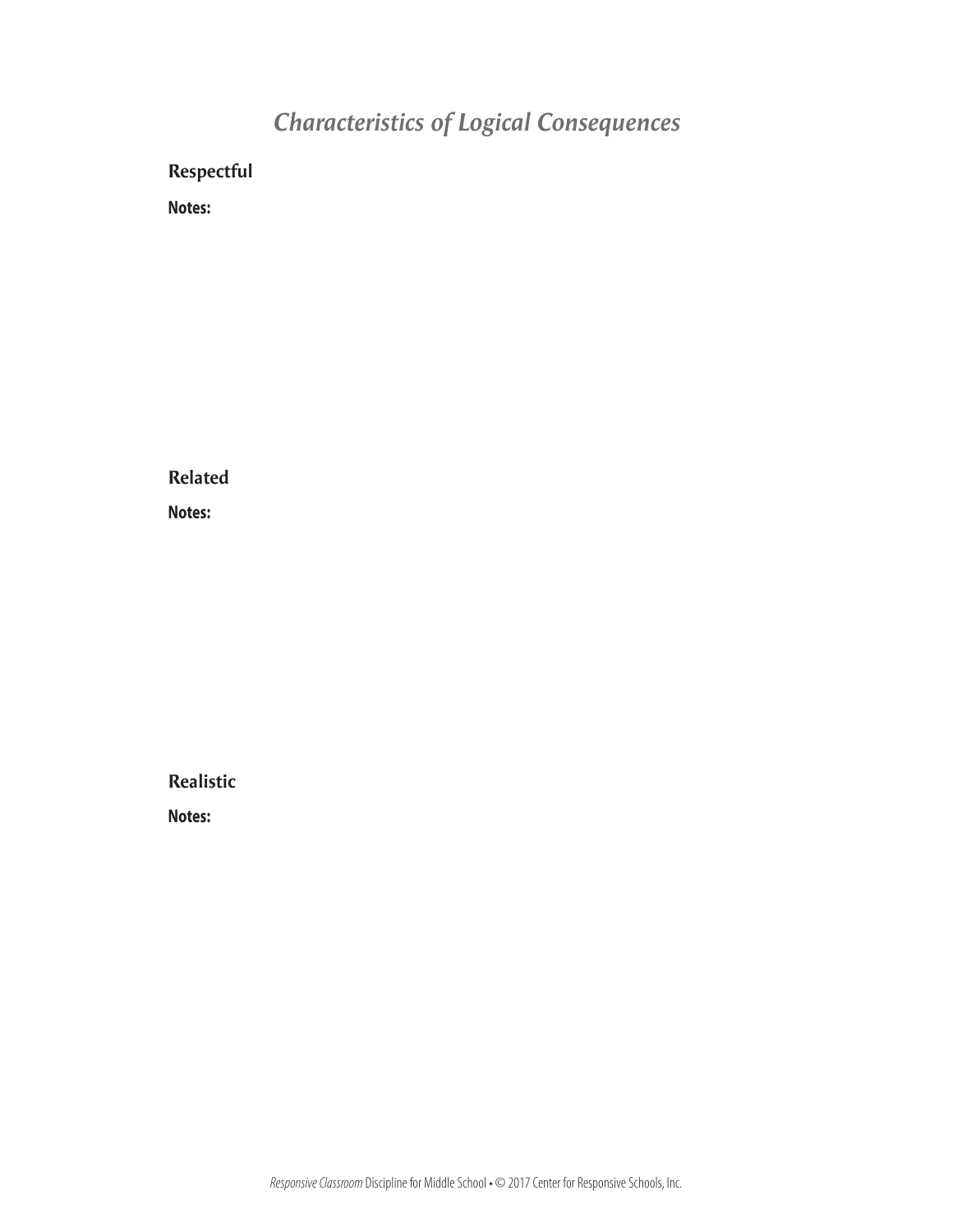# **Three Types of Logical Consequences**

# *Loss of Privilege*

Our fundamental expectation for students is that they'll act responsibly—they'll tell the truth, do their work, take care of property, get to class on time, and treat each other with respect, fairness, and friendliness. Examples of not meeting this basic expectation of acting responsibly include showing up late for class, not doing assignments, telling lies, acting or speaking in ways that disrespect others' rights or feelings, and mistreating or being careless with materials.

### **The 3 Types of Logical Consequences:**

- **➤** LossofPrivilege
- ► Break It, Fix It
- ► Space and Time

When those instances happen, it's time to reteach, remind, and when necessary remove the relevant privilege. When a hallway pass turns into a romp, you might stop giving that student a hallway pass for a few days until he's ready to try again.

When using this logical consequence, it's important to convey to students that the loss of the privilege is not intended to be a punishment. You can show this by your words and demeanor—and by restoring the privilege after you've given the student a reasonable amount of time to demonstrate the appropriate behavior with your guidance and support.

Following are several examples of situations in which loss of privilege would be an appropriate logical consequence, along with sample teacher language.

### **Individual Loss of Privilege**

#### **To play games on a tablet, a student says her work is done when it isn't.**

"I must be able to believe what you say and trust you to follow routines for finished work. You'll have to show me your finished work every day this week."

### **A student leaves the room (with a pass) to go to the bathroom, fools around there, and doesn't return in a reasonable period of time.**

"You're not using your pass for the bathroom properly. You'll get a bathroom pass with a set time limit on it for the next week."

#### **A student doesn't do his part during a group assignment.**

"When you don't do your part, you make it hard for your group to get its work done. You'll need to do an alternate assignment on your own to show your understanding. You can try working with the group next time."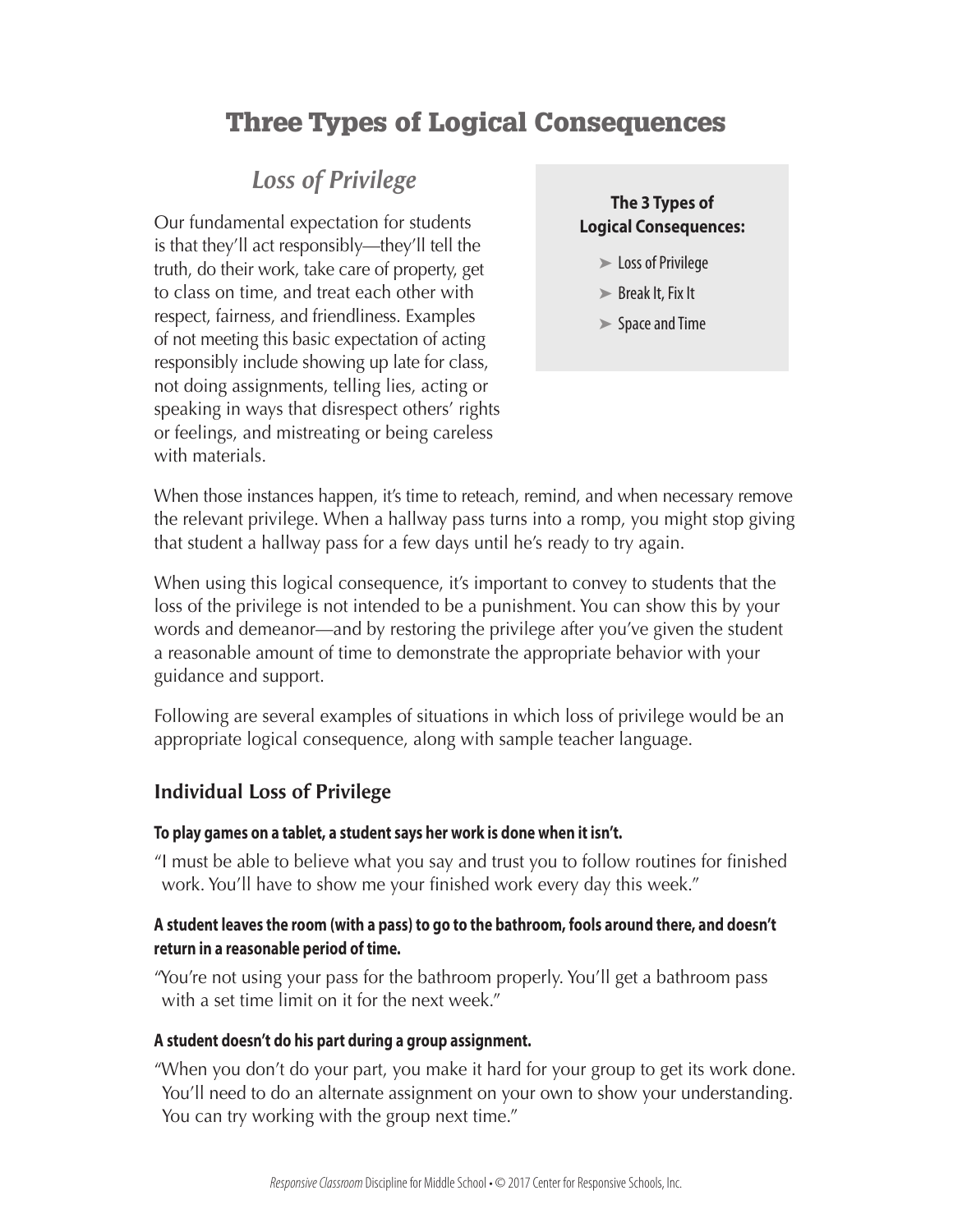## **Group Loss of Privilege**

### **A group playing basketball excludes or intimidates certain classmates.**

"The game is over. If you want to play tomorrow, you have to let me know how you plan to include everyone who wants to play."

### **The class misuses supplies.**

"This class has been using so much paper that we're almost out of this month's supply. I've put out what I think is a reasonable quantity. When that's gone, there will be no more paper for the week."

# *Break It, Fix It*

When students' mistakes result from simple carelessness, impulsivity, or forgetfulness, "break it, fix it" gives them the opportunity to take responsibility by fixing the damage they have caused. All that students need to know in the moment is information about what to do and the firm expectation that they'll do it. The teacher matter-offactly offers simple directions that will get the spill cleaned up, the papers picked up, or the books put back on the desk. Discussion is not necessary.

"Break it, fix it" is simply and straightforwardly about fixing a problem—it is not about "payback," revenge, or any other form of punishment. If Frances drops her tray in the cafeteria, helping the custodian clean up the mess is a reasonable fix. Demanding that she help the custodian clean up the cafeteria for a week crosses the line into punishment.

## **When Is "Break It, Fix It"** *Not* **an Appropriate Logical Consequence?**

Malik is angry because the teacher is talking to another student, so Malik dumps the homework tray over to get her attention. For the third time in a week, Kim does not want to do any art, so she defiantly folds her arms, glares at her teacher, and shouts "Make me!" When it's her turn to take notes, Lauren whispers to a neighbor that "Mallory will take notes if I pretend to forget." In situations like these, when students are upset, losing self-control, or willfully misbehaving, "fixing it" is not an appropriate logical consequence.

Instead, what these students need from their teacher is help in calming down and regaining self-control. What the other students in the class need is for their teacher to keep them safe by stopping the misbehavior and removing the misbehaving student from the situation. An immediate use of Space and Time or loss of privilege, therefore, would be a more appropriate consequence in each of these scenarios.

Once the student has calmed down, he or she will have the necessary mindset to listen to and interact productively with the teacher. What happens at that point depends on the student and the situation. The teacher might then direct the student to fix what the student broke, if anything, while he or she was out of control.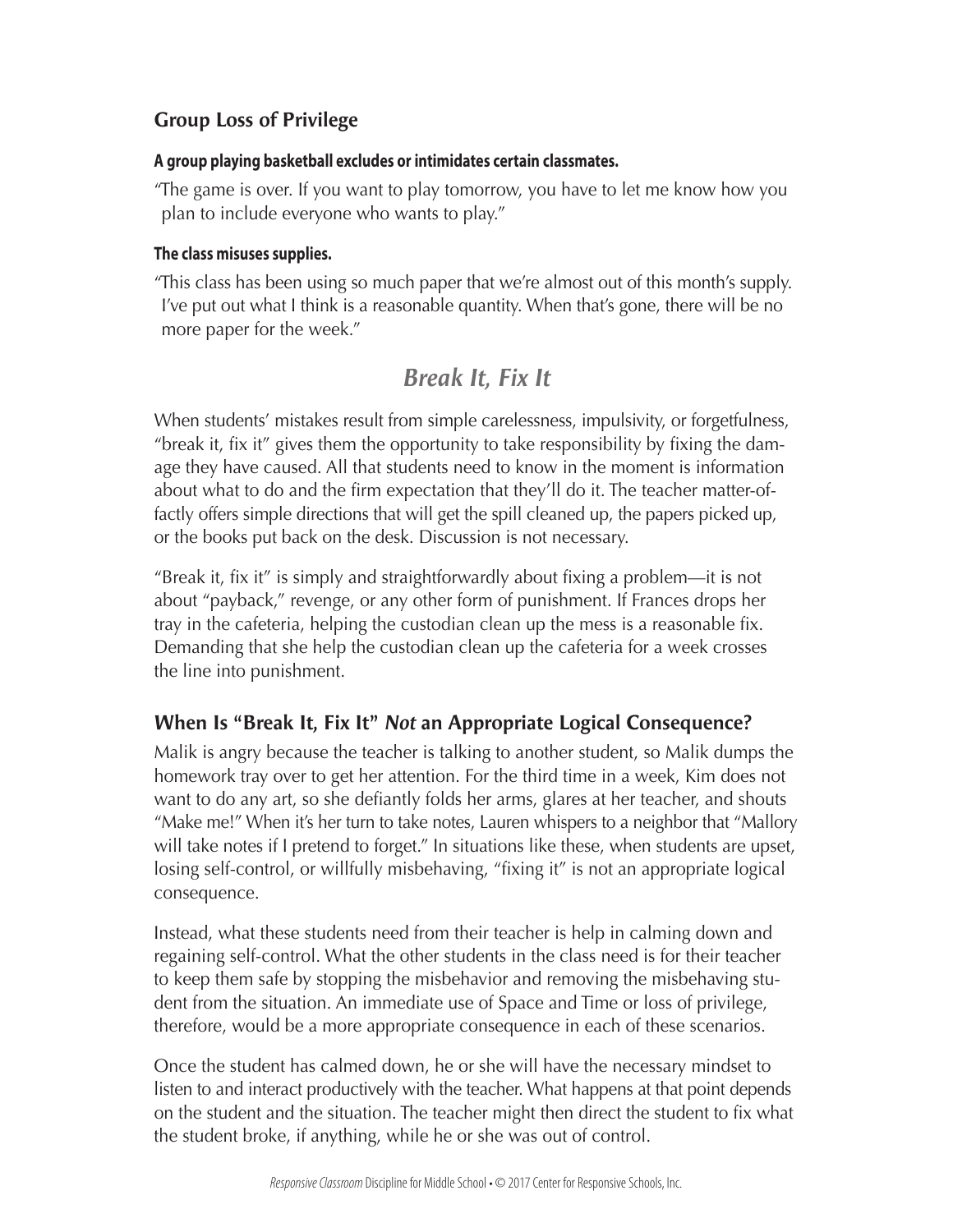## **Dealing With Hurt Feelings**

Managing a situation in which a student has done or said something that's hurt someone's feelings can be tricky. Immediately directing the student to "fix" the hurt feelings by apologizing may seem appropriate, but that strategy is neither realistic nor effective.

First, and perhaps most importantly, we need to realize that although we can direct students' actions and words, we cannot control their feelings or thoughts. Suppose the student who did the hurting simply does not feel sorry. If that's so, then the apology won't be genuine. Instead, it will feel wrong to the student making it and most likely won't make the hurt student feel any better.

The second reason that demanding immediate apologies is usually ineffective is that all the students involved in a hurtful incident are likely to be upset. Without some distance from the incident, the students probably won't be able to spare the emotional attention and energy needed to respond appropriately to their teacher or to each other.

As in all potentially unsafe situations, when a student is doing something that may hurt someone's feelings (using mean words, laughing unkindly, rolling their eyes or making other disdainful expressions), the immediate need is for the teacher to stop the hurtful behavior.

Once that's done with a quick and decisive intervention, all the students involved need a chance to calm down and regain their self-control. Only then can a teacher use "break it, fix it" to purposefully guide the students toward taking steps to soothe the hurt feelings and get back to being friends—or at least to working together peacefully and respectfully.

Following are situations in which "break it, fix it" would be appropriate, with some possible ways to respond in each situation.

## **An Individual "Break It, Fix It"**

#### **A student uses a negative tone when speaking to someone.**

When students need help remembering to use an appropriate tone of voice, a teacher might say, "Use the rewind button and say it again."

For example, Hunter frequently uses demeaning language in PE: "Man, if I ran like Jason I'd go run with the girls." Immediately, his PE teacher says, "Rewind," an agreedupon signal for fixing hurtful language. Hunter responds, "Oops, my bad, Jason. I shouldn't have said that."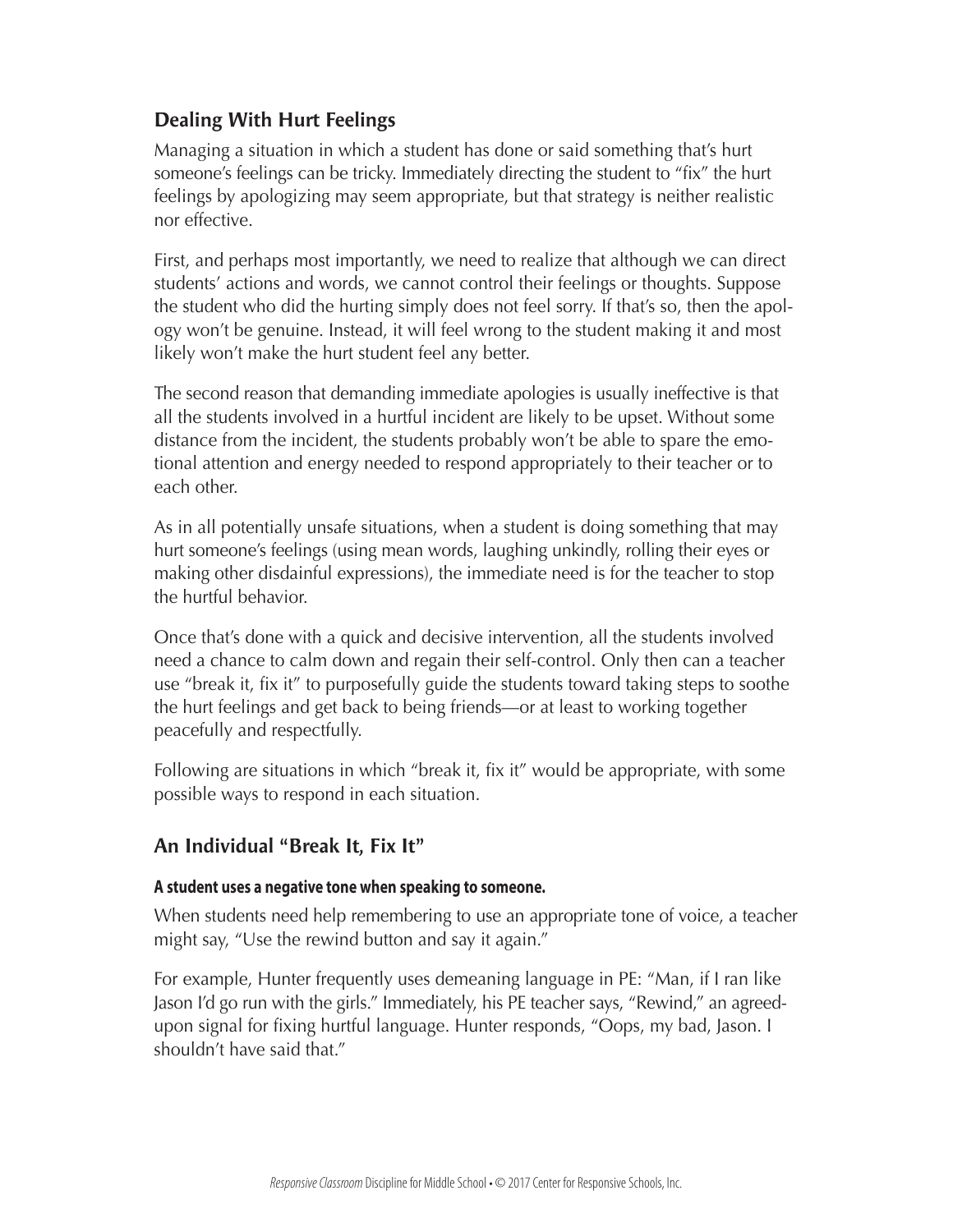### **Jonathan struggles again and again to solve a tough math problem. Overcome with frustration, he suddenly pushes all of his books and papers onto the floor.**

"I can see you're having a tough time. After you've picked up your things, come over and let's see if I can help."

## **A Group "Break It, Fix It"**

### **A group has been socializing rather than doing its work.**

"Your work isn't done because you've been chatting," says the teacher. "It needs to be done today. You can do it during lunch or after school. Think a minute and then I'll ask each of you for your choice."

### **A group becomes argumentative while working on a map, getting very little done and disturbing the rest of the room.**

The teacher names the problem and gives new directions: "This group is disturbing others and getting very little accomplished. Divide the work. Each of you will work alone to get this done by the end of the period."

### **The class is rude and unruly with a substitute.**

Upon returning the next day, Ms. Ritchie discusses the problem with the class. "It sounds like some of you didn't take care of yourselves or the substitute teacher. We need a plan for what you'll do next time so that everyone has a positive and productive day."

The class comes up with a plan that includes listening to the guest teacher, doing their jobs, and following the rules about taking care of themselves, others, and their classroom and school.

# *Space and Time*

Used in a consistent, calm, and nonpunitive way, Space and Time (or take a break) can be a valuable strategy for helping students develop self-control while preserving the smooth flow of the classroom.

Picture this scene:

Fabio is reading a passage from a chapter in the social studies textbook. Everyone is listening with interest except Ashley, who fidgets and whispers in her neighbor's ear. Her neighbor is trying to concentrate but is obviously having a hard time doing so.

"Take some Space and Time," the teacher whispers to Ashley.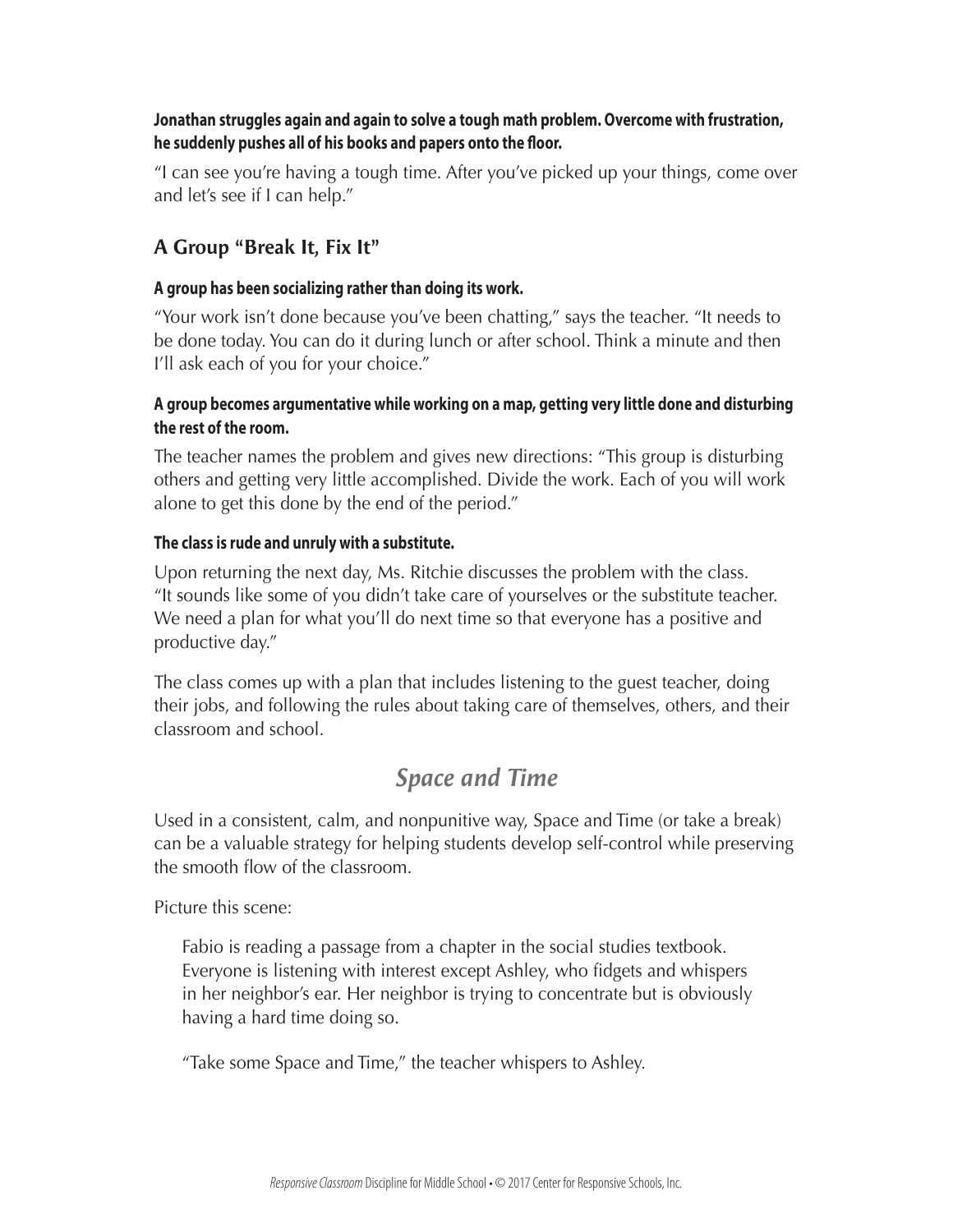Ashley gets up and moves to an open seat a few tables away, but still within earshot of the group. At first, she fidgets a bit more. Then she takes a few calming deep breaths and relaxes. A few moments later, Ashley returns to her seat and moves it slightly away from her neighbor. When the teacher asks an openended question about the passage, Ashley is able to focus and participate in the ensuing discussion.

Space and Time is a strategy used in many classrooms to help students learn and practice self-control. When practiced in a consistent and matter-of-fact way, it can be highly effective in maintaining clear limits for behavior while preserving the dignity of the individual and the smooth functioning of the group.

Space and Time allows students to make mistakes and recover from them within the guardrails of adult controls. Most importantly, it contributes to creating an environment that is safe, orderly, and conducive to learning.

## **Teaching Space and Time Procedures**

Introduce Space and Time after rules have been established. This introduction should involve talking about Space and Time, modeling it, and letting students practice how to use it.

Modeling enables all students, regardless of how they've seen Space and Time used before, to see how it will be used in this classroom. "What did you notice about how I moved to a different chair?" the teacher might ask during the modeling.

Students might respond, "You walked," "You went straight there without stopping along the way to fool around with something," and so forth. Similarly, the teacher can ask students what they noticed about what she or he did in the chair and how she or he walked back.

Key behaviors to teach as part of Space and Time procedures:

- **➤** Going to a spot quickly without saying anything, making gestures, or stopping along the way
- **➤** Doing whatever it takes to refocus or regain self-control—as long as it's quiet and doesn't distract the class
- **➤** Coming back from Space and Time quietly and rejoining the group without disrupting the learning
- **➤** Helping a classmate who is in Space and Time, such as by leaving that person alone, going on with the classroom activity as usual, and quietly welcoming the classmate back when she or he returns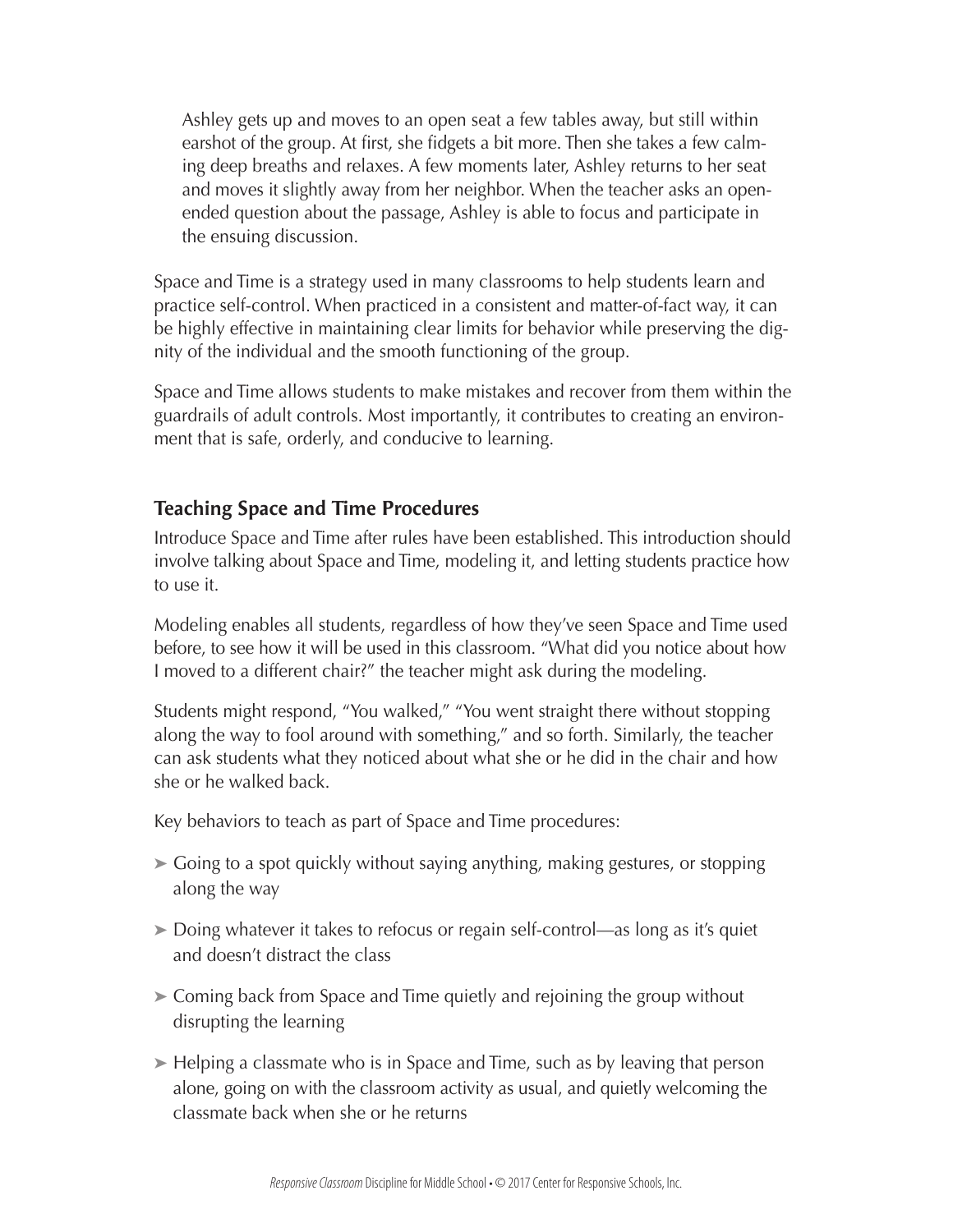## **Guidelines for Using Space and Time**

Following are general guidelines for how to introduce and use Space and Time effectively. These guidelines reflect how this strategy is used in the *Responsive Classroom* approach to middle school teaching.

### **Designate a Few Options**

It's usually most effective to designate a few specific options that students can use to regain self-control. For example, they can move to an empty desk or another table, or stand up to stretch in the back of the room.

For young adolescents, who are sensitive to peer perceptions, taking some Space and Time could turn into a power struggle if they feel exposed or embarrassed in front of their classmates. It's important, therefore, that teachers direct students to take Space and Time in as private a way as possible. This gives students the separation they need to refocus while enabling them to keep track of what's going on in the classroom so they can join in the work when they come back. Also, for safety reasons, any designated Space and Time area needs to be visible to the teacher from anywhere in the room.

### **Explain the Purpose to Students**

Because many students may have experienced punitive uses of time-out or other similar practices in the past, it's important to explain clearly that the purpose of taking Space and Time in this classroom is to give them a chance to calm down and regain self-control, not to punish them. It's also important to tell students that after they've gathered themselves, they'll be welcomed back into the group.

To further distance Space and Time from possible negative connotations, consider inviting students to help decide on a name such as "take a break" or "chill time."

### **Use Space and Time for Small Disturbances, Before a Situation Gets Worse**

Students frequently give signals when they're about to lose control—they fidget, make negative remarks, pick and poke, or whisper to a friend while a classmate is speaking. Direct students to take Space and Time when you notice these first signs, rather than waiting until small disturbances have escalated into major disruptions.

Using Space and Time early means a student will have an easier time pulling himor herself back together and calmly rejoining the group. It also helps preserve the student's relationships with classmates and allows the teacher to remain empathetic toward the student. It can be tough, for example, to feel empathy when a student is being verbally abusive or hitting a classmate.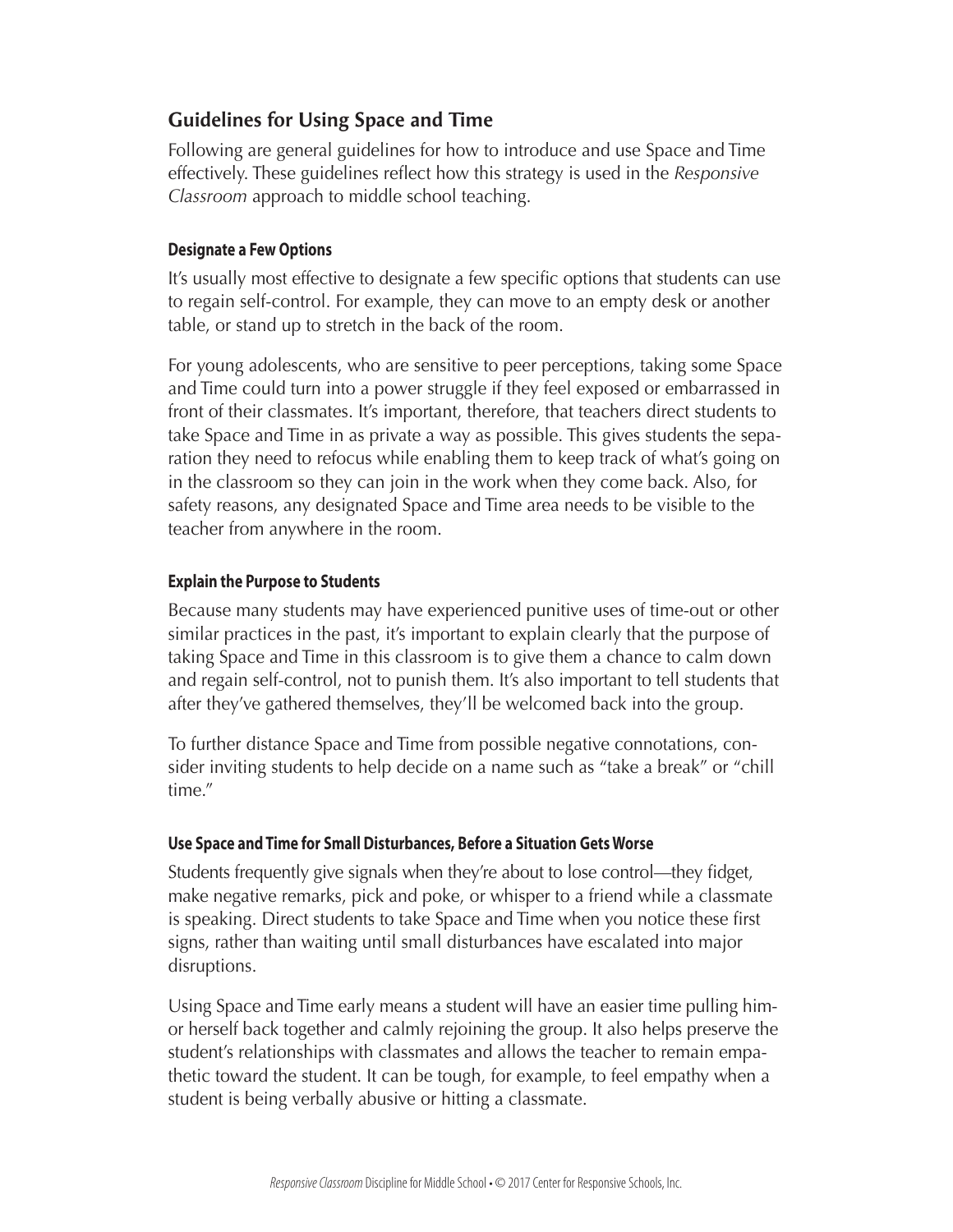#### **Keep Space and Time Brief and Clarify Who Decides When It's Over**

Space and Time is generally brief in duration, though that depends greatly on the individual student's ability to regain control and return to the group. Although the ultimate goal is for students to be able to decide for themselves when they're ready to return, the teacher holds on to this decision until students show that they can responsibly decide how much time they need.

Some teachers choose from the start to let the student decide when to return. If, however, the student comes back before having regained control or lingers in Space and Time longer than necessary, the teacher takes over this decisionmaking. Whatever the case, make it clear to students who will decide when they can rejoin the group, and use a simple signal, such as a nod or hand gesture, to tell them it's time to return.

#### **Use a Calm Voice and Few Words**

When telling a student to take some Space and Time, the fewer words used, the better. A simple whisper to "Take some Space and Time," a visual signal such as pointing to a spot, or handing the student a card is often enough. Remember to do this as privately as you can. An important purpose of Space and Time is that it enables the work of the group to continue when a student is being disruptive or distracting. Lengthy explanations or negotiations with the student will only disrupt the group further. Moreover, the student is usually not in a frame of mind to discuss the situation reasonably. Using a calm voice further minimizes disruption to the group. It also avoids drawing attention to the student.

When introducing Space and Time, explain that although you won't stop to discuss your reasons for telling a student to take some Space and Time in the moment, you'll always be willing to talk about the situation later. A check-in later in the period might help the student sort out feelings, air any misunderstandings, and, if necessary, strategize about how to avoid the same problem in the future. It can also help to reestablish the rapport between teacher and student.

#### **Use Space and Time Democratically**

It's important for students to see that Space and Time is used for everyone, not just the same two or three students, and that it's used for the subtle acting out, not just the obvious misbehaviors. Indeed, at one point or another almost all students, even the "model" ones, forget the rules or lose their cool.

Some students will struggle more with self-control than others and therefore use Space and Time more often. But even those who struggle only rarely or in subtle ways need a strategy for collecting themselves. Using Space and Time for these students shows them and the class that anyone can lose self-control—and that anyone can regain it.